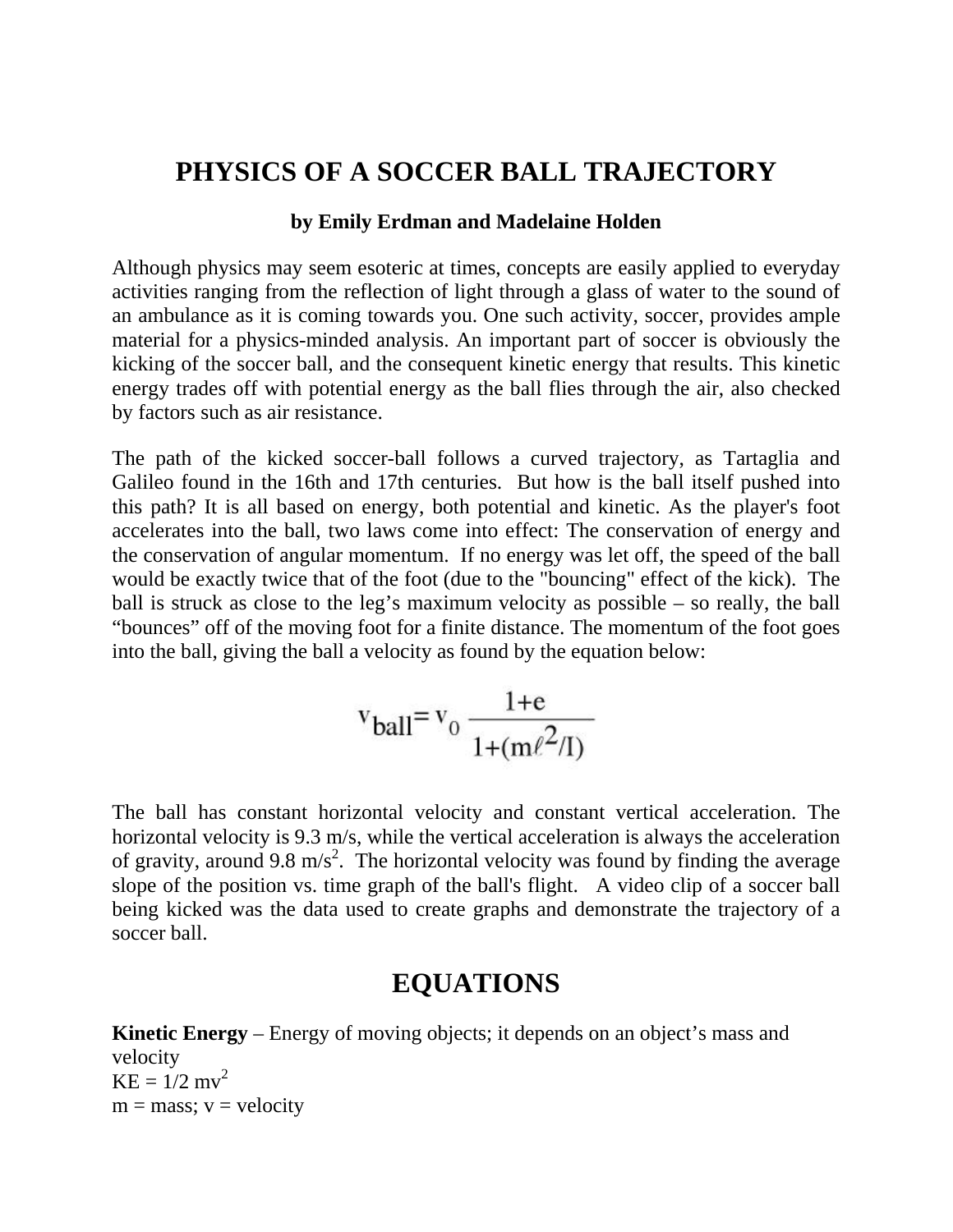**Potential Energy** – Energy stored in an object; depends on an object's position above Earth's surface  $PE = mgh$  $m = mass$ ;  $g = gravity$ ;  $h = height$ 

The Potential Energy at the top of the trajectory  $=$  Kinetic Energy at the bottom.  $1/2$  mv<sup>2</sup> = mgh

The total energy of the system equals Kinetic + Potential.

**Work** – Transfer of energy through mechanical means; the term used to describe energy changes from Kinetic to Potential

 $Work = KE$ 

When Work is negative, the KE decreases (i.e., the upward path of the soccer ball). When Work is positive, the KE increases (i.e., the downward path of the soccer ball).



This graph represents the potential and kinetic energy vs time of a soccer ball during flight. The squares symbolize the potential energy, while the circles symbolize the kinetic energy. The plus signs symbolize the two energies added together.